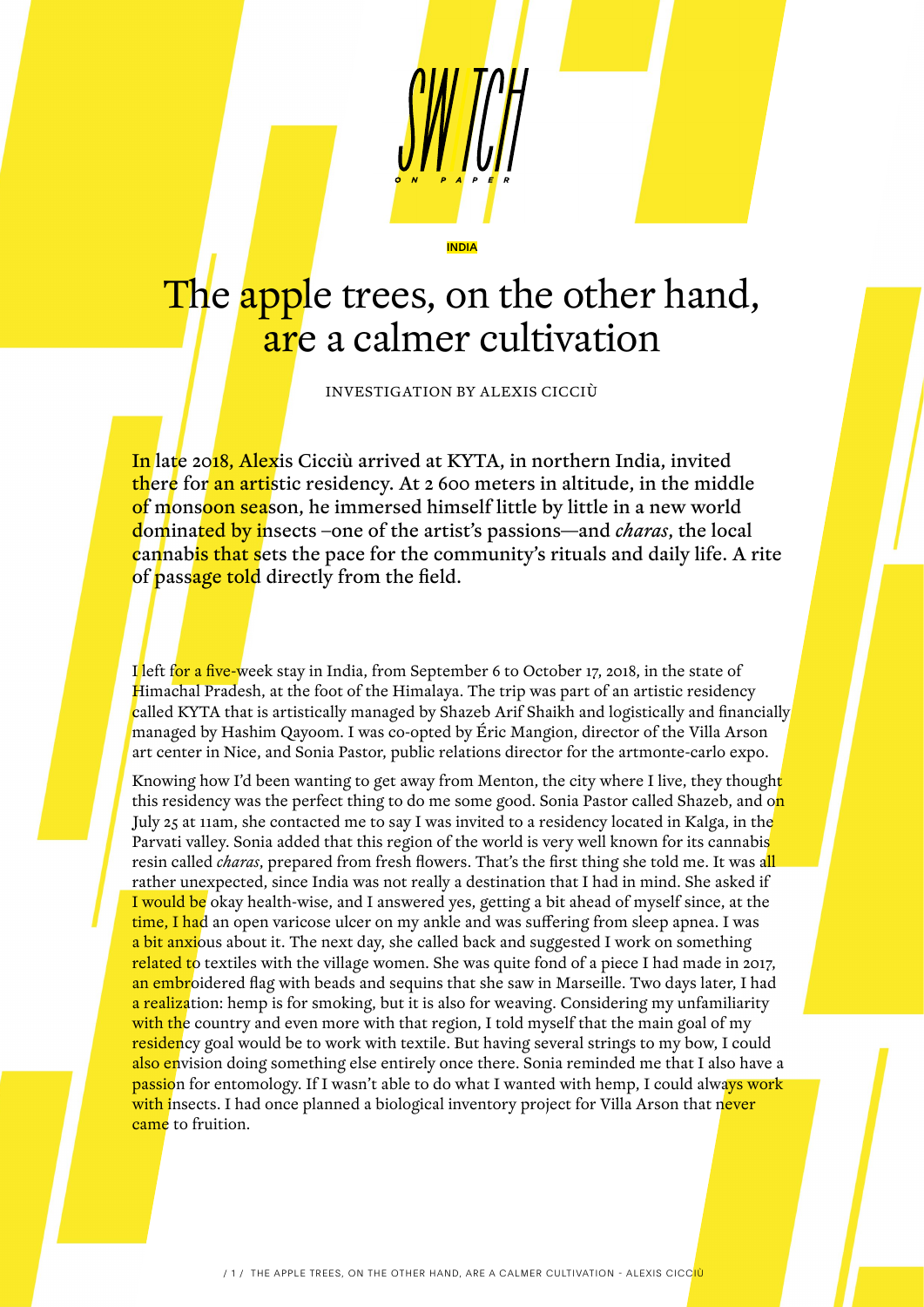#### New Delhi

In New Delhi, at Radha's place, a friend of Shazeb's, feeling tired because of my health issues, I was anxious. The taxi from the airport had been rude; I think he even cheated me. I found the city very interesting, dusty but also green, with trees everywhere. All of the insects and animals I saw were new, the city was an Eldorado. I could even identify some of them as I observed the scenery from the cab window. I couldn't believe my eyes when I saw huge *Cataglyphis* ants scurrying across the pavement. They might make other people panic, but personally, I adore them. At Radha's some wasps had made a nest in the bamboo chimes. Although the trip was starting well, I only stayed a few hours in New Delhi. I hate tourism, and since I live in a tourist city, I am surrounded by it six months out of the year. I have a real aversion to tourists. I don't like their lack of awareness about the people around them. I decided not to stay in the city any longer than necessary. There were no guided tours planned as part of my residency, simply the expectation that I would make something out of this encounter with a new country. I had absolutely no desire to be a tourist myself, although the Parvati valley is a place for tourism. I had been warned about the young Israelis who, after finishing the dirty job of their military service, come there to rest and smoke *charas* for a year on their government's tab. Leaving New Delhi for Kalga, I traveled for fifteen hours by bus, mainly at night. But in the morning, I caught a glimpse of the landscape, the monkeys and pal trees cropping up along the cliffs.

#### Arrival in Kalga

Once in Kalga, I expected to discover a completely new entomological fauna, but I was amazed by the similarity between the insects there and those we have in Europe. Near the guest house I found a *Lasius emarginatus*, the first species of ant that I ever raised myself, ten years ago. There are differences of course, but not that many. Sonia thought it would be very different but in the end, I was not at all out of my element. What troubled me most was how the Parvati valley faced east-west. There are no northern or southern facing slopes, the sun shines on both sides. The ground is free of plant debris and grass grows beneath the pines and cedars. The climate is both subtropical and alpine; the valley is at the same latitude as Morocco, so much further south my region. And it is more humid too, with monsoon rains and a lot of winter snow. The village, which is considerably recent, is built like a labyrinth. For a long time I saw only fields. Later I learned that the fields were exclusively planted hemp, since cannabis was outlawed in India, and that they caused their fair share of trouble, narco-tourism and problems related to hard drugs. The police regularly came around. The apple trees, on the other hand, are a calmer cultivation. Kalga is a village made up primarily of guest houses. Only forty or fifty people live there year-round. I received relatively little information before leaving. I only knew that I should pack warm clothes for the end of the trip. I stayed in the village almost the entire time.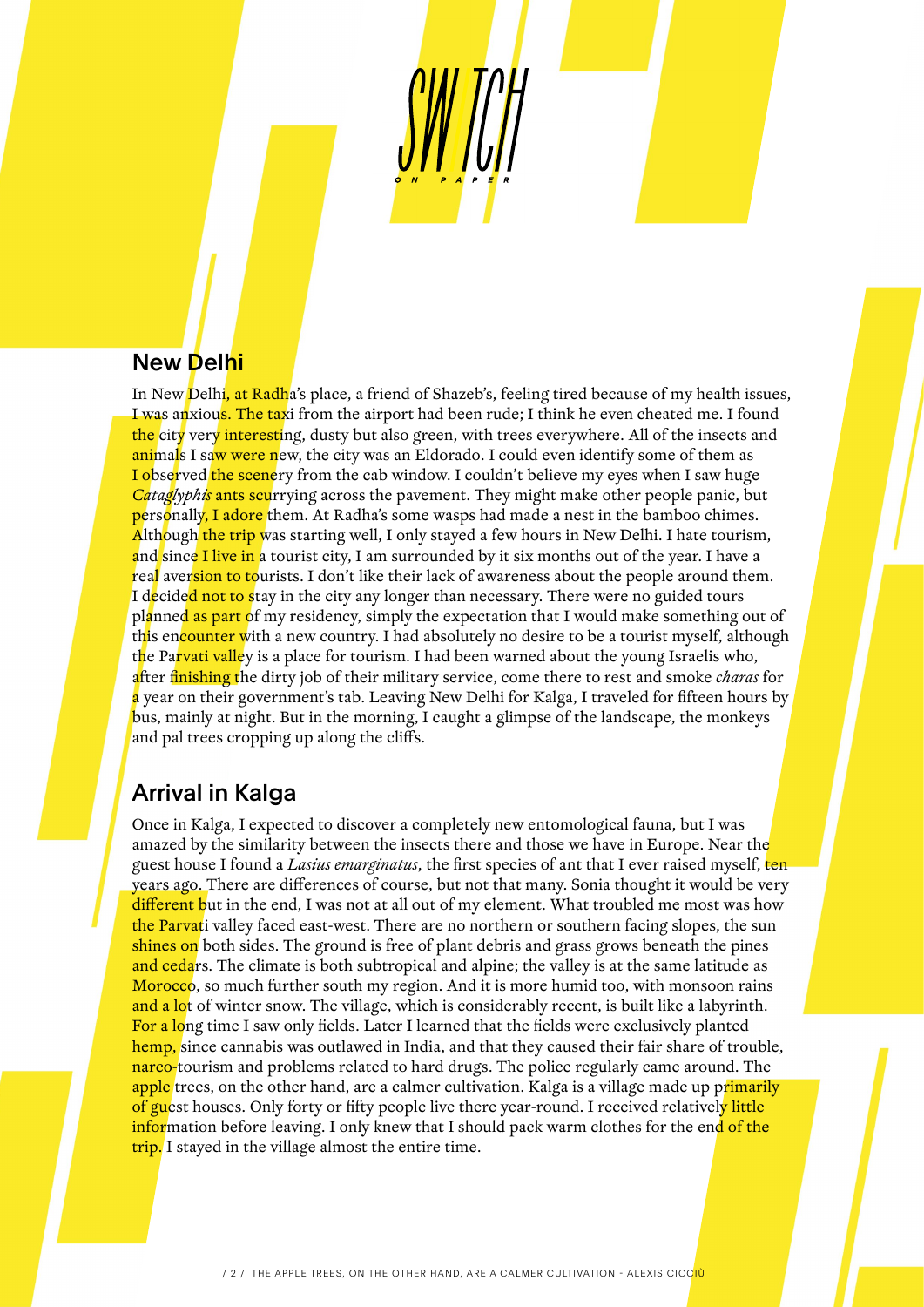It is rather difficult to get around in India; the journeys are quite long, even for distances that we can quickly cover in Europe. One day we went to Manikaran and Bhuntar, the two larger neighboring cities, to run some errands. We were eleven artists in residence, six from Europe and five from India, spanning a wide range of artistic practices. We all arrived at around the same moment. Two others arrived closer to the end of my stay. Sébastian Lemonon had visa problems and Marlene Hausegger, who couldn't arrive at the same time as us, decided to put off her arrival again when she saw that it was rainy season.

Since the *charas* harvest begins in October, I wasn't really able to begin collecting the raw material, hemp trunks and branches that would be necessary for my project. I didn't want to rip out the female stumps, as this would have caused conflict with the inhabitants. The plants grew between houses and in the fields. The people of Kalga have three sources of revenue: tourism, apples, which are renown throughout India, and *charas*.

#### Visiting Raja and Maytri's guest house

We visited Raja and Maytri's guest house. Maytri is a weaver by profession and makes shawls, great squares of traditional wool used as scarves. I took pictures of the local patterns and crossed them with the ant colors I observed there in order to create my own vestment. Realizing how my time in India would be too short to create my own fabric, I decided to embroider the shawls with string made from cannabis fibers that I made myself. At first I harvested the male ones, which aren't smoked, in order to experiment with extracting the fibers. Then in early October, at the tail end of my stay and after the *charas* harvesting season, and with help from people in the village, I collected some *Cannabis sativa* stems and branches. I dried and then beat and boiled them during the weeks before my departure. I added ashes to accentuate the beaten effect. Finally, I gave this material to Maytri so she could spin it into string.

We were rather disconnected from daily life, which we didn't give much notice, as if we lived in a cocoon. No one had to worry about meals. We simply had to concentrate on our artistic and aesthetic reflections. Since a pack of cigarettes cost just 330 rupees (4,10 euros), I smoked a lot. I tried to work with whatever was around. I expected from the start that there would be a kind of adaptation period, as much to the language as to the consumption of *charas* or the lack of resources, as it was so hard to get around. I voluntarily travelled 6 000 kilometers to make art. All of life's coincidences, everything I found during this journey nourished me. I really took it all in. I rode for fifteen hours in a bus, and those fifteen hours seemed essential to me. Everything seemed essential. Back home, people complain when the daily commuter train is ten minutes late, whereas there, I took a certain pleasure in every unforeseen event. I tried to discover people as they were and without prejudi<mark>ce. With</mark> regards to women, I met people who were very free, the very opposite of our widespread clichés. We also met Shazeb's friends. They gave us an outside view that made the **stay so** nice. I was afraid I wouldn't get along with the group, but everything went smoothly.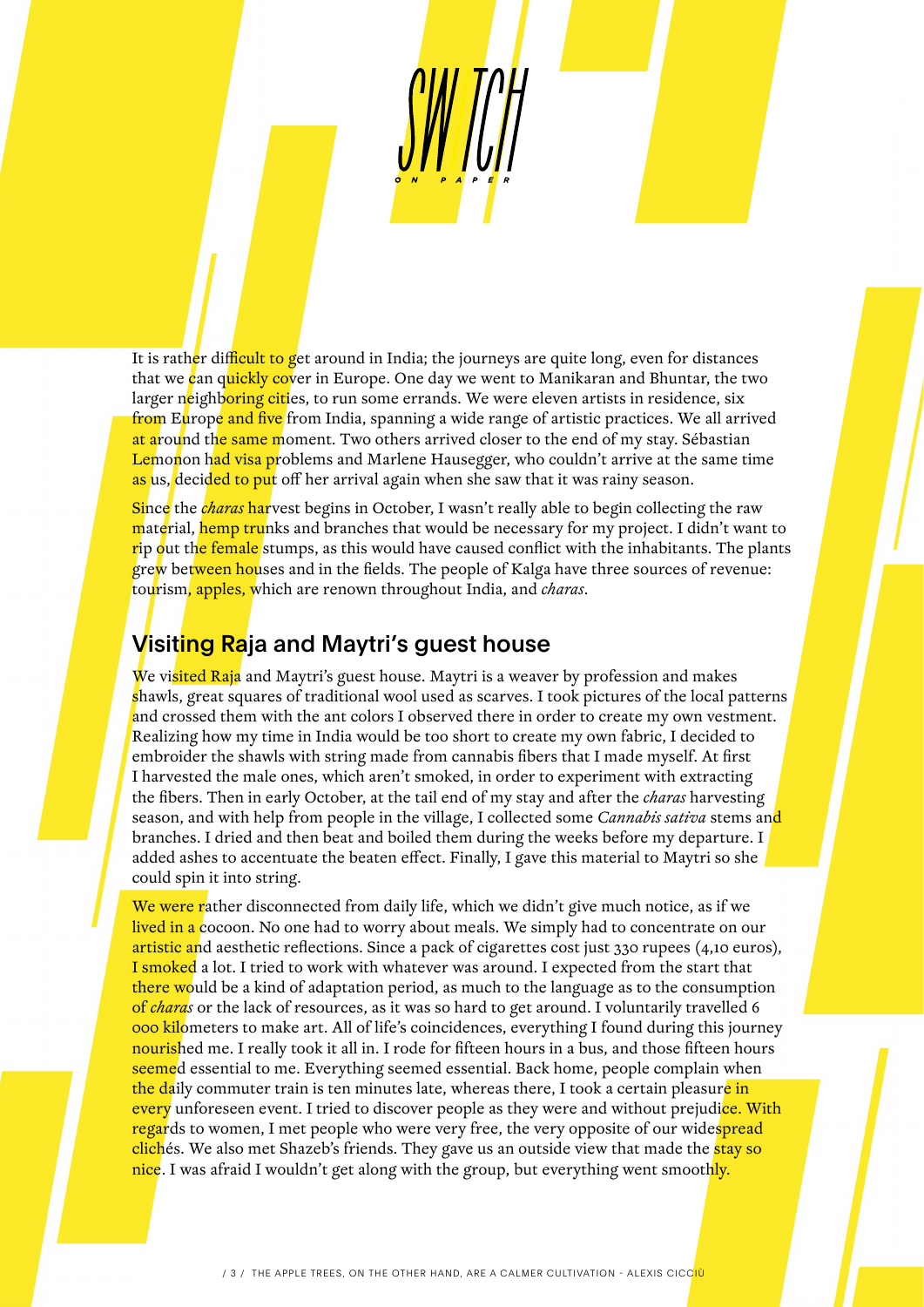#### Starting to feel a little strange

I started to feel a little strange from sitting all day on little tables and rugs. I had to get used to living and eating cross-legged, which involved quite a bit of training. At first it was complicated, but I soon got the hang of it. I felt a certain exoticism in discovering vegetarian food that was so spicy, which was completely new for me. I remained a vegetarian ever since, actually. The first week I didn't go out very much, aside from when I went to gather insects and draw. I felt better and had less back pain, but I had a lot of hip pain. I would have to get used to it. Finally, I grew to like the residency lifestyle and I plan to keep on living with low tables and rugs when I have a place of my own. I also appreciated that people took off their shoes before entering a bedroom or a living room and their way of dealing with the general wetness. In Barshaini village, there was even a restaurant with a chicken who came inside and wandered amongst the clients. Nothing came as a surprise.

I tried to have variety in my insect collection. I put them in 90 proof alcohol diluted to make 70 proof. 90 proof alcohol makes arthropods stiff and brittle. With 70 proof, they stay soft. Since I only had a small bottle of alcohol, I had to buy some cheap vodka to keep on going. I began a long series of drawings, about thirty in all, until I quickly felt the desire to draw clothing, like sketches for the fashion world, with the idea that the clothes could be wearable sculptures. I was inspired by butterfly wings and their patterns. I didn't have the right material to correctly preserve any Lepidoptera, even though I was hoping to add them to my collection. Two projects that were originally completely separate, the work on insects and on textiles, finally came together quite organically. One tool in particular that I had brought with me ended up becoming a central part of my practice: binoculars. They were my door onto a neglected dimension of the world. As the people around me had a certain, quite understandable, aversion to these creatures, they played their part and ended up doing me a great service, calling me whenever they came across some big specimens in their room, often in the evening, like spiders, centipedes or cicadas. Once, while observing some aquatic Coleoptera in a watery hole, my artist friends came to help me collect some of them. They gave me tips that I hadn't thought of. We redid the experiment, all together. That's when I started to examine the specimens through the binoculars, drawing them, photographing them with my cell phone, and gathering shapes that I might use in my drawings. For the first three weeks of my stay I was without Internet. But I still needed to consult some scientific resources and documents in order to identify the bugs I was collecting. Even if everybody around us spoke English, I asked about the arthropod names in Hindi. I was particularly intrigued by the term kankhajura (कनखजूरा), which translates to millipede or earwig. Poonam, who was afraid of centipedes, a Myriapoda with very extended legs, explained that these arthropods can crawl inside a person's ear and eat their brain. The term kaan (कान), incidentally, refers to the ear. Naturally, I stepped in to trap the beautiful centipede and take it away, which I finally drew and whose pattern appears on a shawl.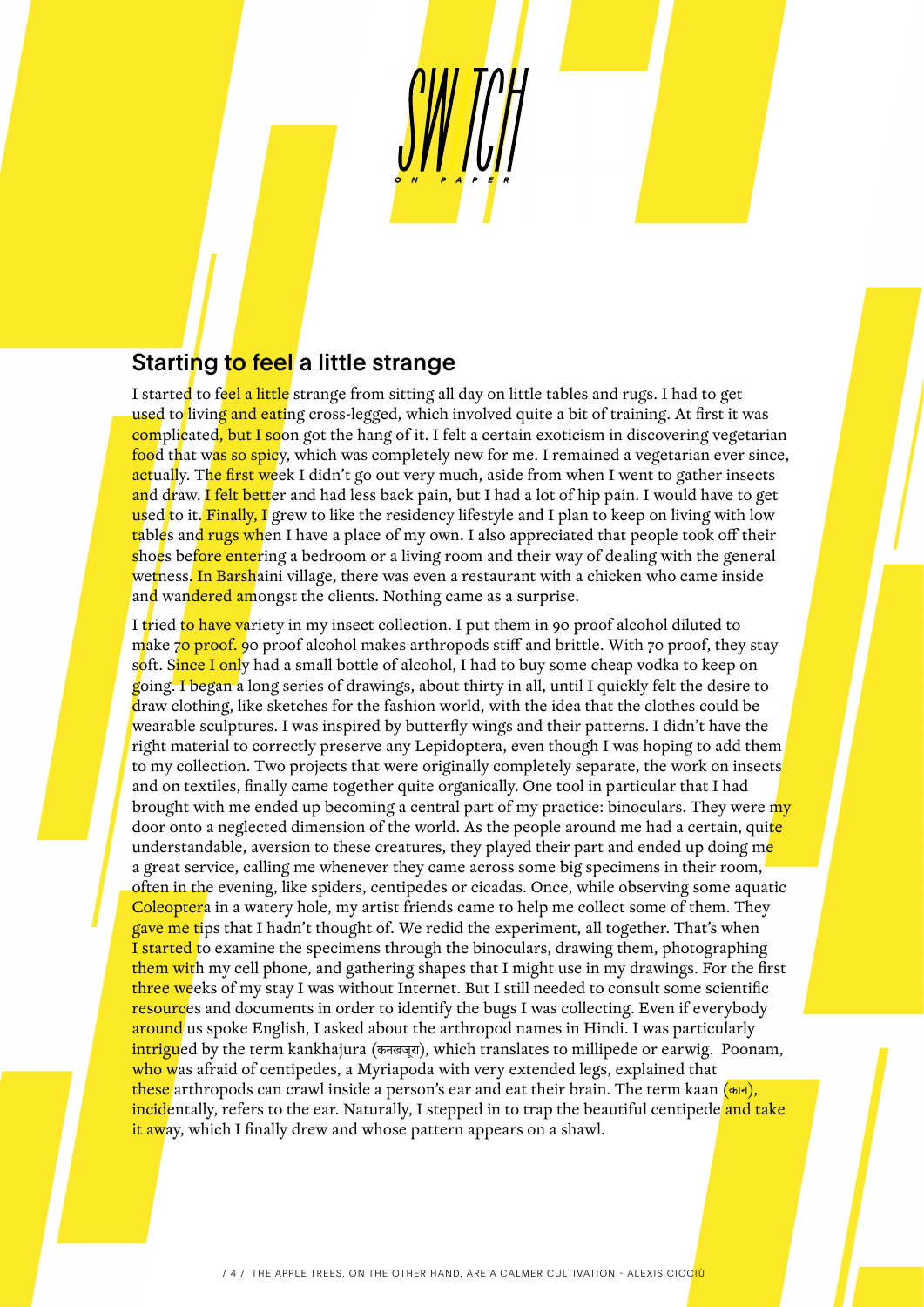## Developing a drawing method

I developed a drawing method. I placed the specimens under the binoculars, starting with dead insects, and later live ones. I would start with gray pencil before coloring in with crayons. I only had to use marker for the blacks. When I noticed I was having a hard time with the gray strokes, I told myself I could fix it with color. It was certainly a novelty for me to make this series since I often turned to my binoculars. I managed to take usable photos on my smartphone. Then, I used the drawing to document what I observed through the binoculars. This shift from drawing to clothing was not at all planned, and developed rather gradually. It evolved out of a desire to work with textile and involve the insects that I couldn't keep in my collection. Some people might be surprised to see drawings of insectinspired clothing, but there is nothing ugly in them for me. If you look closely, there's a kind of beauty to it. When, for example, I look at a Harley Davidson, I looks to me like the line of a *Camponotus* sp. thorax. I wanted to work collectively with the artists in residence. I tried to initiate collaborations but in the end we hardly worked together. Each person was busy with their work, their ideas, and their part. I had the idea of creating an orchestra but the project didn't get off the ground. Despite my fears, there were practically no conflicts between us. All our interactions came from a well-intentioned place.

Sound engineer and artist Akash Sharma did much to pave the way for analyzing animal sounds, particularly ones made by cicadas. They swarmed the pines, cedars and apple trees. You could hear them as soon as the temperature warmed and there was a little sun. Akash Sharma recorded a lot of sounds. He started to get very precise at identifying one of the local cicada species and as I really wanted to work with him, I proposed that we make a decoy cicada that could imitate their song. For the sound project, we thought of using a drone made by a burdon, a pipe that can produce a continuous sound, like the ones in bagpipes and harmoniums; reed-based wind instruments. A harmonium functions with a valve and a keyboard, although the one we wanted to make wouldn't need the latter, since the sound would be continuous and not altered by our breath. Cicadas make a very metallic sound. We wanted to attach aluminum reeds to the burdon's inside to replicate this sound. This project is still in progress. Before embarking on this residency, I was not at all drawn to the medium sound. I am not a sound maker to any degree. And yet, once again, the context led me to discover new possibilities.

### A lot of smoking

I smoked a lot, one *tolan* per week, or ten grams; twelve joints a day. At first I was just high the entire time. Then after a while it had no effect on me anymore, like scented cigarettes. You get used to it. This psychotropic consumption became a kind of ritual that was practically a joke, but still remained ceremonious. We smoked a lot of *chillum*, a long, ceramic cone with a stone of the same material on the inside. You start by crumbling the